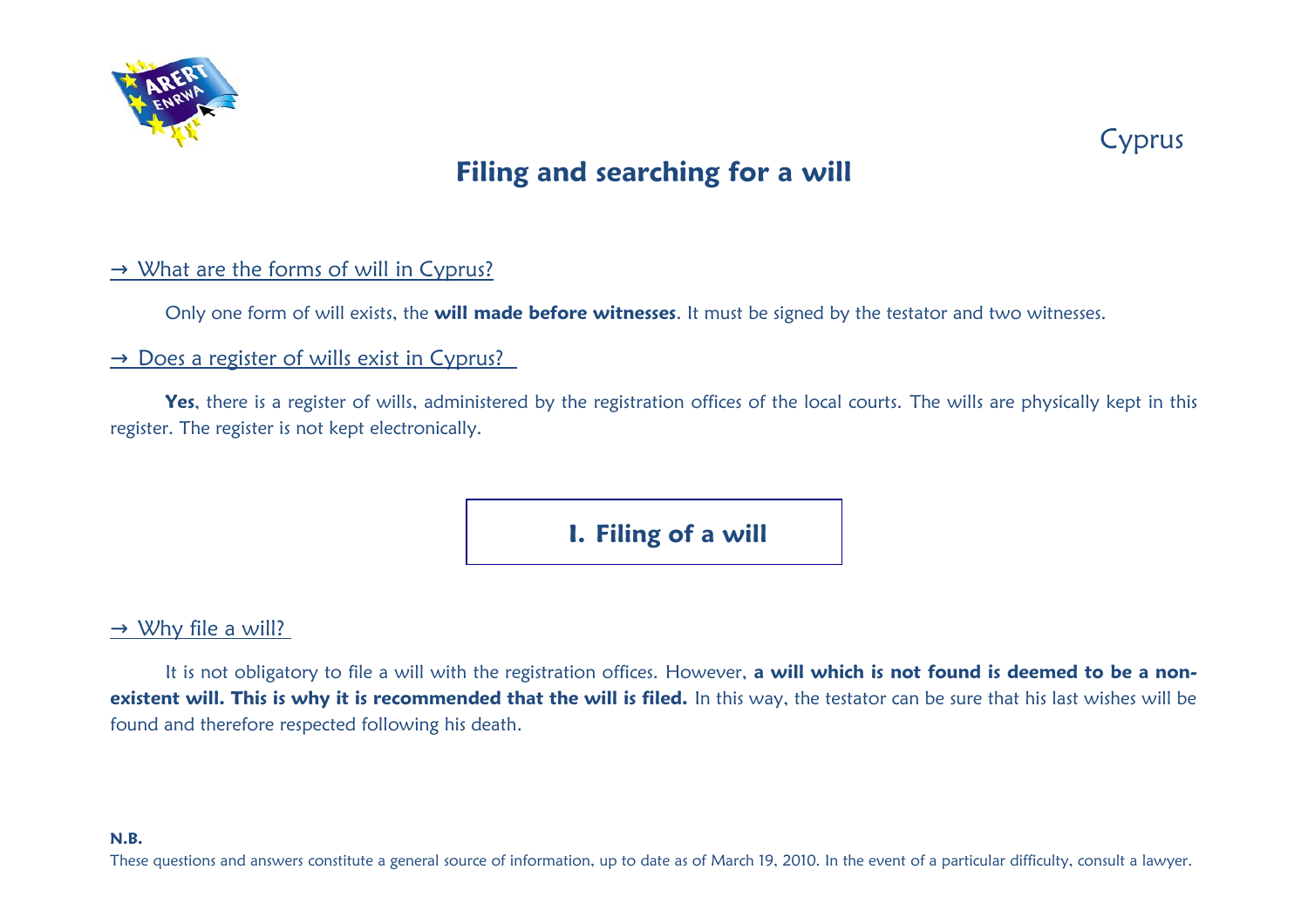

## **Cyprus**

## $\rightarrow$  Who can file the will?

The testator can file the will himself or ask his lawyer to do so.

#### $\rightarrow$  How is the filing made?

The registration office shall provide an envelope in which to insert the will. **Information enabling to identify the testator shall be recorded on the envelope.**

#### $\rightarrow$  How much does it cost to file a will?

The cost of filing a will is **6€**.

**II.The search for the wills**

#### $\rightarrow$  Who can consult the register of wills?

Following the death of the testator, the family of the deceased may contact the registration offices themselves or through a lawyer. However, only those who can prove a legal interest (heirs, executors, etc.) may consult the register.

**This consultation is not obligatory but it is however recommended** because it ensures that the last wishes of the testator are respected.

#### $\rightarrow$  Is it necessary to provide a death certificate?

#### **N.B.**

These questions and answers constitute a general source of information, up to date as of March 19, 2010. In the event of a particular difficulty, consult a lawyer.